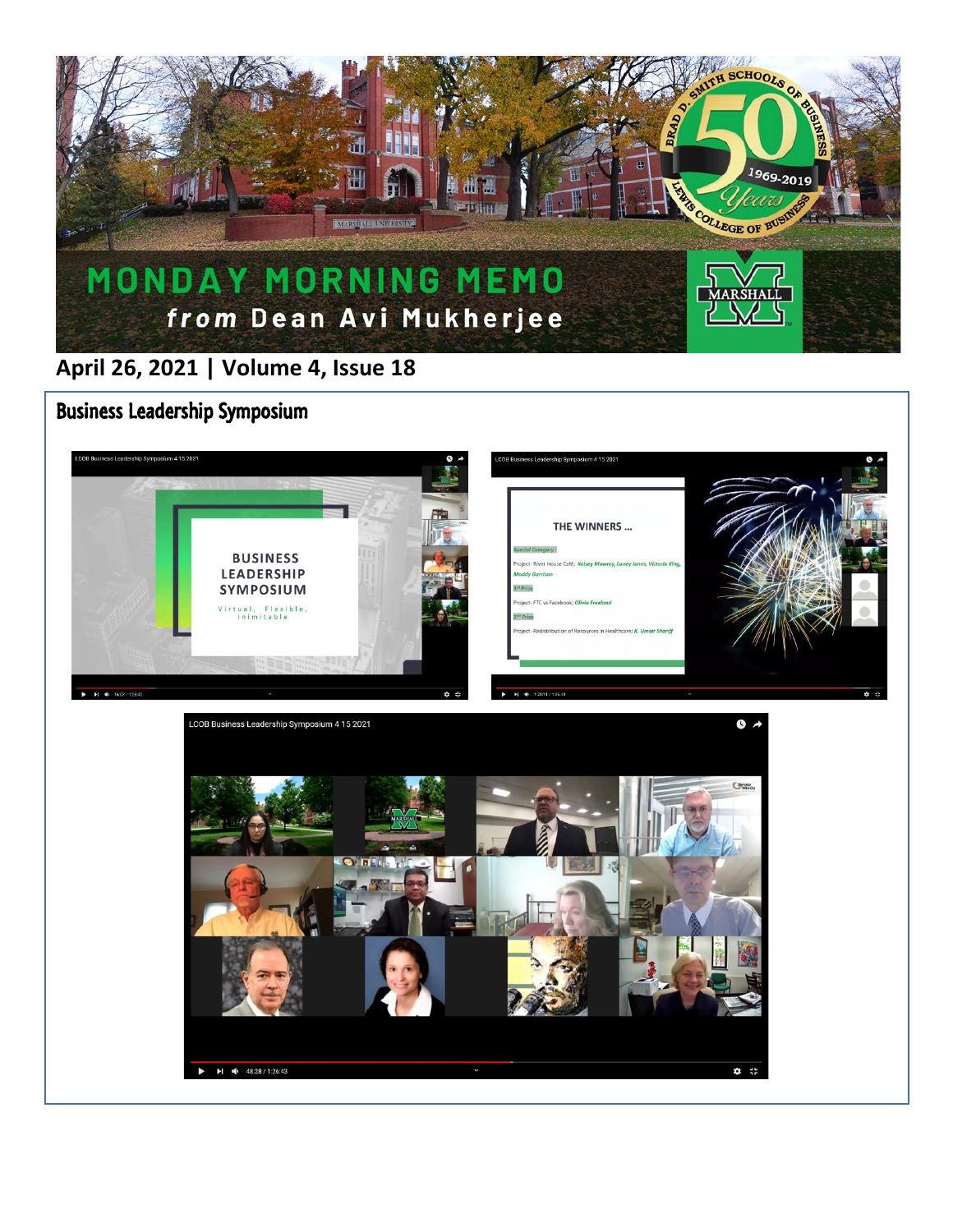

The BB&T Center for Leadership in the Lewis College of Business at Marshall University held its inaugural Business Leadership Symposium (BLS) on April 15, 2021 to celebrate our students' accomplishments with community engagement and economic development. The event was hosted on the virtual Zoom platform and was attended by over 80 participants. BLS is conceived as a conduit between the classroom and the world of business by showcasing some of the great applied experiential project work going on in our undergraduate and graduate business courses. The event provided a sampling of our students' innovative and interdisciplinary business solutions, with their impact and implications extending well beyond theory into the world of practice. With the change of name of the center from the BB&T Center for the Advancement of American Capitalism to the BB&T Center for Leadership, we have rebranded our Business and Economic Research Symposium which we had started in 2018 to the Business Leadership Symposium from this year. Our business school contributes to economic and business development through engagement, innovation and impact. And so, we have incorporated student projects in our business courses as much as possible and we have developed the Herd Business Solutions initiative for student consulting project, all with the goal to enhance experiential learning, which is truly a DNA of our college and a cornerstone of our academic mission. The Lewis College of Business faculty are thought leaders and influencers. They are highly sought-after experts in their fields, who are regularly consulted about marketplace trends and phenomena. And, as they mentor our students on consulting projects, they help to develop the next generation of business leaders with a spirit of discovery and exploration. Experiential learning is one of our key strategic priorities. During 2017 – 19, 352 students mentored by 13 faculty worked with 46 organizations to help real businesses solve real problems for real customers.

The BLS event was conceived, administered, and presented by Dr. Monisha Gupta, Director of the BB&T Center for Leadership, who shared the mission and vision that the center upholds and works to provide to the students. She further shared the various activities that the center has undertaken in the recent past, which include: Hosting the Emerging Leadership Certification program; Introducing a Business Consulting class; Appointing an advisory board; and Inducting student leadership fellows. The attendees were introduced to the Advisory Board members Mr. Chuck Oldaker, Dr. Bob Simpson and Ms. Lisa Chamberlin Stump. The advisory board members independently addressed the students and emphasized the significance of soft skills like leadership and the role they play in building corporate careers. Dr. Bill Bissett, the President & CEO of the Huntington Regional Chamber of Commerce, was the keynote speaker for the event. The Huntington Regional Chamber represents more than 550 businesses in the Cabell and Wayne County area. Dr. Bissett shared valuable insights on leadership through his personal experiences.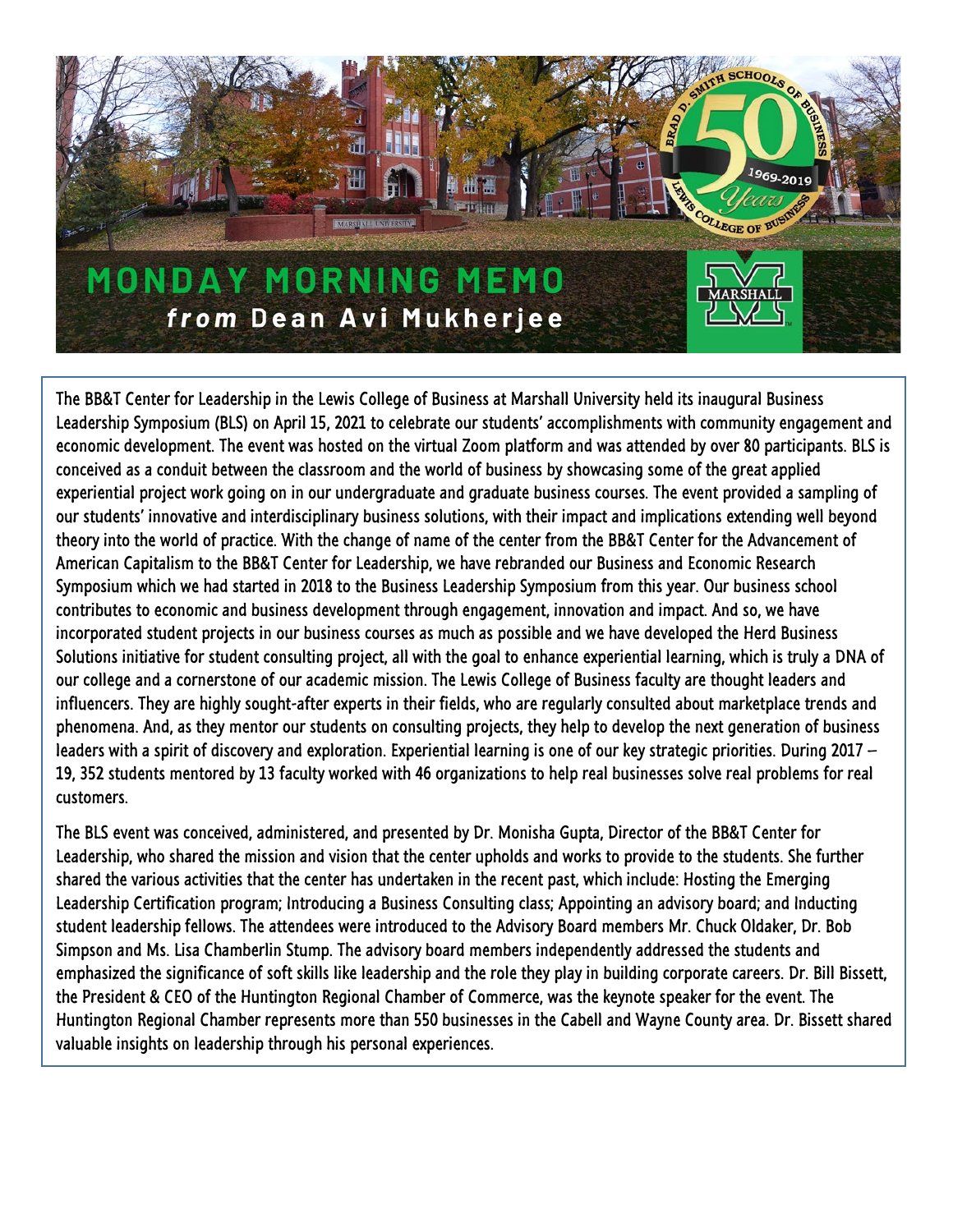

The screening and selection process was orchestrated by Dr. Gupta who worked diligently to ensure timely submissions, accurate judging, and final summation of the overall scores. The projects were split between a panel of 13 judges, who viewed these independently and graded them on a comprehensive assessment scale. This process ensured that each student submission was judged by a cross section of judges which included academicians and industry representatives.

This symposium drew 17 project submissions by 56 students from various disciplines of the business school. The projects ranged from sustainable solutions for retail, restaurants, and businesses to financial solutions for evaluating investment criteria. Other project submissions included solutions in health care management, service marketing and legal implications of erroneous advertising. The faculty members present commended the innovative and pioneering platform this symposium provided for students to network and establish industry-wide connections.

The final prizes were awarded to:

- 1<sup>st</sup> Prize: Caleb Griffith, Josie Pratt, Sean Marks for their project on J P Morgan's investment valuation, supervised by Dr. Timothy Bryan. This award of \$1000 was sponsored by Service Wire and was presented by Mr. Chuck Oldaker, Executive Vice President and CFO, Service Wire to the winning team.
- 2nd Prize of \$ 750 went to K Omar Shariff for his project on redistribution of resources in Healthcare. He worked with Dr. Alberto Coustasse-Hencke.
- 3rd Prize of \$500 was won by Olivia Freeland who presented a project on FTC vs Facebook and the role of anti-competitive behavior on social media and guided by Dr. Casey Baker.
- Special category Prize of \$400 was given to Kelsey Mowrey, Laney Jones, Victoria King and Maddy Garrison who were overseen by Professor Margie Phillips. This special category was introduced to applaud the outstanding effort of this group.

Dr. Nancy Lankton, Associate Dean for LCOB, handled the Q&A session and also presented the prizes for the second and third positions. I want to thank Dr. Monisha Gupta, Director of the BB&T Center, and the advisory board members for the center, for their dedication and commitment to student experiential learning. I also want to thank our judges for devoting their valuable time to evaluate our projects. A special note of appreciation is also due to many of our faculty members who incorporated these projects in their classes, and to all students participating in these projects who went above and beyond their regular coursework to imbibe in experiential learning.

The BB&T Center for Leadership website is:<https://www.marshall.edu/bbtcenter/>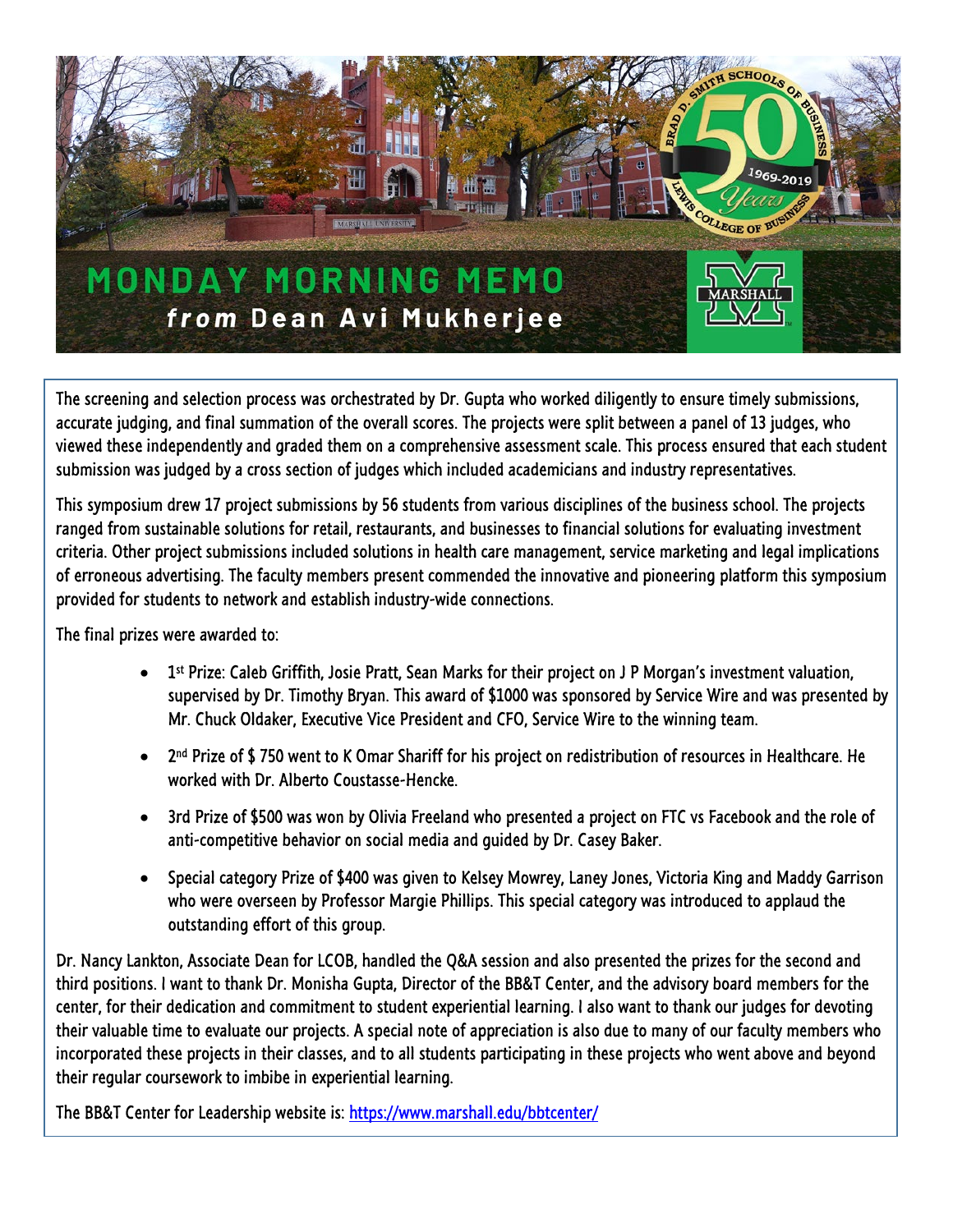

Business students take home honors from SAM international collegiate competition



A team of students from Marshall University took third place honors at the International Collegiate Business Skills Championships in the associate division at the 76th Annual Society for Advancement of Management (SAM) International Business Conference. Also, Marshall freshman Jamison Lewis earned third place in the Business Knowledge Bowl competition.

This annual series of competitions, reaching back over 40 years, is organized by SAM and provides an opportunity for students to showcase existing skills and further develop fundamental skills for business success.

The business faculty and I are extremely proud of our students' accomplishments during this year's SAM conference and competition because they have utilized the skills and talent they have developed while as students in the Brad D. Smith Schools of Business.

Students compete in five business competitions designed to engage them in the application and practice of classroom learning to real-world challenges. The International Collegiate Business Skills Championships (ICBSCP) is composed of five events: the Extemporaneous Speech, Business Knowledge Bowl, Business Pitch, Written Case Study and Presentation Case Study Competitions. Teams are scored by Academic and Industry Professionals that have real-world experience in leadership and management.